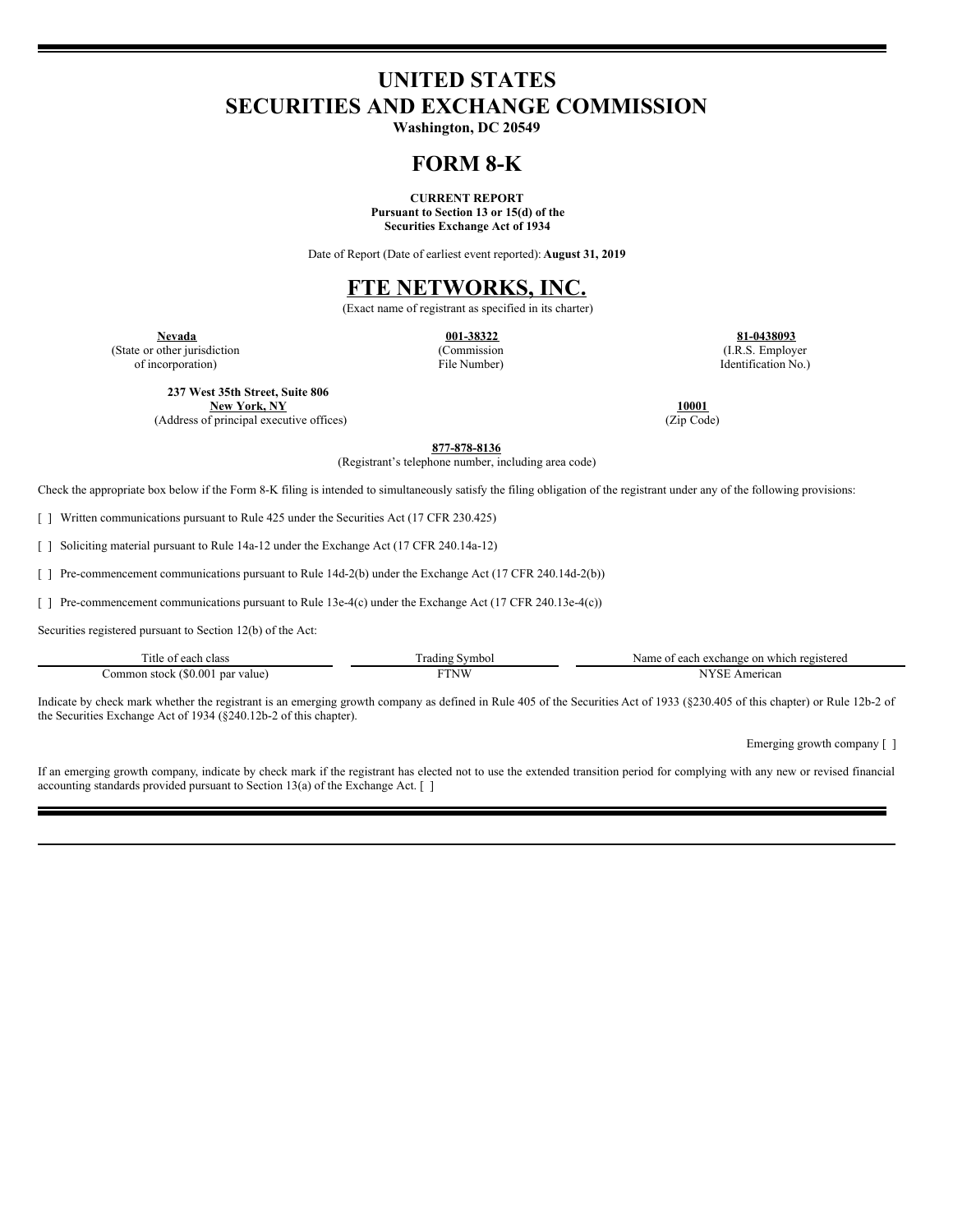#### Item 2.04 Triggering Events that Accelerate or Increase a Direct Financial Obligation or an Obligation under an Off-Balance Sheet Arrangement.

As previously disclosed in the Current Report on Form 8-K/A of FTE Networks, Inc. (the 'Company'') that was filed with the Securities and Exchange Commission (the "SEC") on August 30, 2019, certain judgments in the aggregate amount of approximately \$4.2 million were entered against the Company in favor of six holders of convertible notes of the Company. The failure of the Company to satisfy, vacate or stay first judgment to be entered during the 30-day period following the entry of such judgement on July 31, 2019 constituted an event of default under the Amended and Restated Credit Agreement dated as of July 2, 2019 (the "Credit Agreement") among the Company and its subsidiaries, Jus-Com, Inc. and Benchmark Builders, Inc., as borrowers, Lateral Juscom Feeder LLC, as Administrative Agent ("Lateral"), and the several lenders party thereto (together with Lateral, the "Lenders"). The occurrence and continuation of the event of default under the Credit Agreement gives the Lenders the right to accelerate the repayment of all amounts borrowed under the Credit Agreement, which totaled approximately \$54,518,260.46 as of August 31, 2019, among other remedies. The payment obligations of the Company and its subsidiaries under the Credit Agreement are secured by substantially all of the Company's assets.

To date, none of the indebtedness under the Credit Agreement has been accelerated by the Lenders. The Company is currently in discussions with the Lenders regarding the possibility of obtaining a waiver or forbearance of the existing event of default.

#### **Forward Looking Statements**

This Current Report on Form 8-K may contain "forward looking statements" regarding future events that are based on the Company's current expectations and are necessarily subject to risks and uncertainty, including risks related to, among other things, the Company's ability to obtain a waiver or forbearance of certain events of default under the Credit Agreement. Actual results may differ materially from those in the forward-looking statements, including the potential liability resulting from pending or future litigation which could adversely affect the Company's business, financial condition and results of operation. The Company undertakes no obligation to revise or update publicly any forward-looking statements.

2